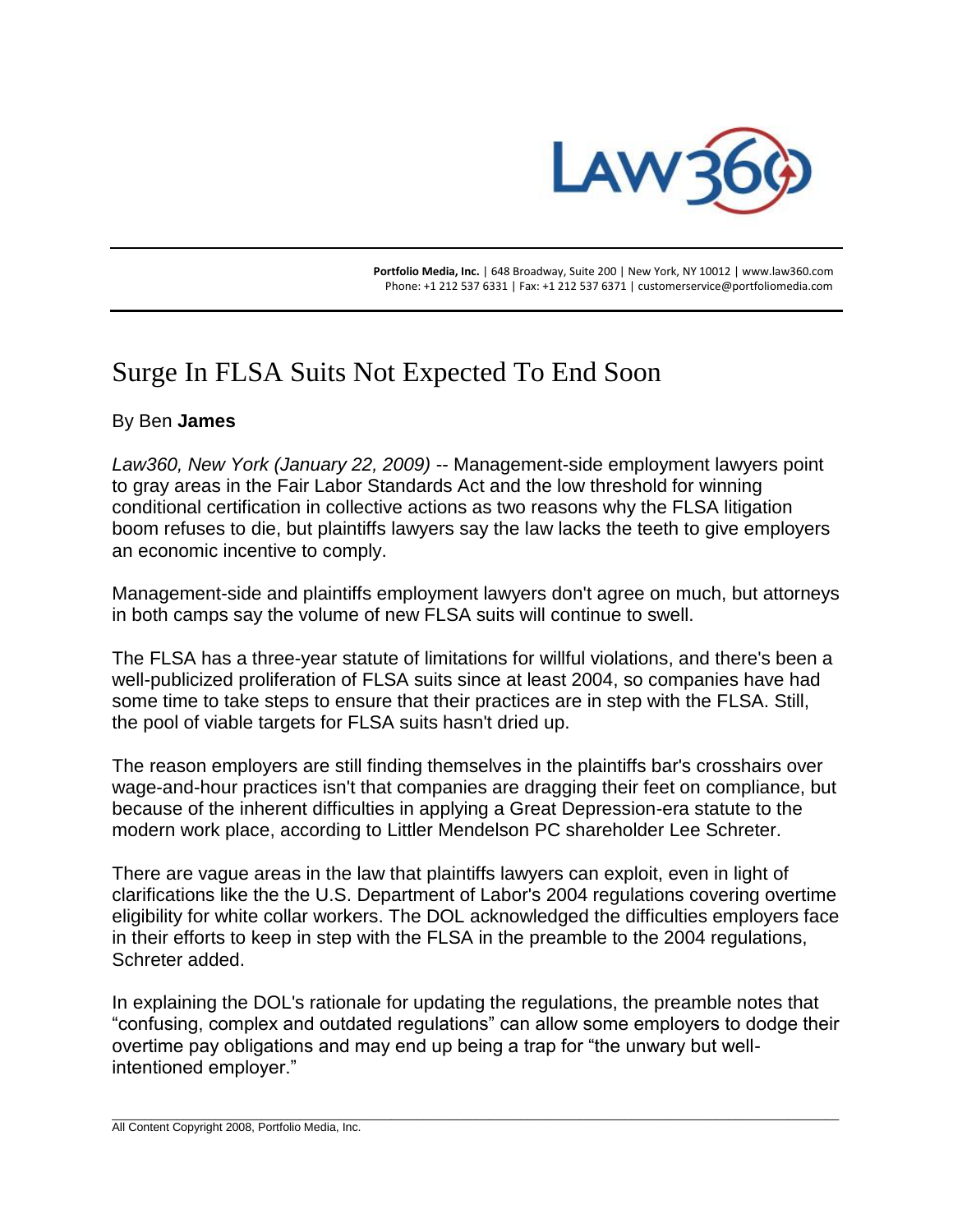"This is a difficult law to comply with," Schreter said. "There are very few clear, blackand-white answers, and any time you have a statute written that way, it can be challenging for employers."

Gray areas with respect to issues such as employee classification mean that even the most scrupulous employer can't always be totally free from doubts about FLSA compliance, said Dennis Duffy, head of the labor and employment practice at Baker Botts LLP.

"Although we've gotten some clarity from the DOL, it is still the case that the FLSA is not a model of clarity," Duffy said. "The lack of clear rules is a recipe for litigation."

Plaintiffs lawyers have a different take, however.

The FLSA lacks the stiff penalties it needs to push employers into compliance, said Don Nichols, founder of Nichols Kaster PLLP.

Plaintiffs can get back pay and liquidated damages under the FLSA, but not punitive damages. Collective actions provide for an opt-in class, which means that the pool of plaintiffs in those suits usually consists of less than half of the workers the defendant is accused of underpaying.

Nichols said a 40 percent opt-in rate was considered good.

According to Nichols, the economic incentive for employers to comply just isn't there.

"You would have expected employers to get their act together, and it just hasn't happened. Frankly, I don't see why they need to worry about it," Nichols said.

Kelly Dermody, a partner with Lieff Cabraser Heimann & Bernstein LLP, conceded that there might be some questions on the margins about how to apply the FLSA, but the same could be said of Title VII, the Employee Retirement Income Security Act or the tax code.

The bottom line is that some costs can be controlled and some can't, and labor costs fall into the first category, Dermody said.

The pressure on companies to keep costs down is intense, and the risk they face in terms of penalties they would suffer as the result of being hit with an FLSA suit is low, so some companies are erring on the side of cost-cutting if there's a question about whether or not pay practices run afoul of the FLSA, Dermody added.

"I don't think the law is that vague. The real problem is that there isn't that much of a downside for violating the law," Dermody said. "We're talking about a law that doesn't have enough teeth to create proactive enforcement."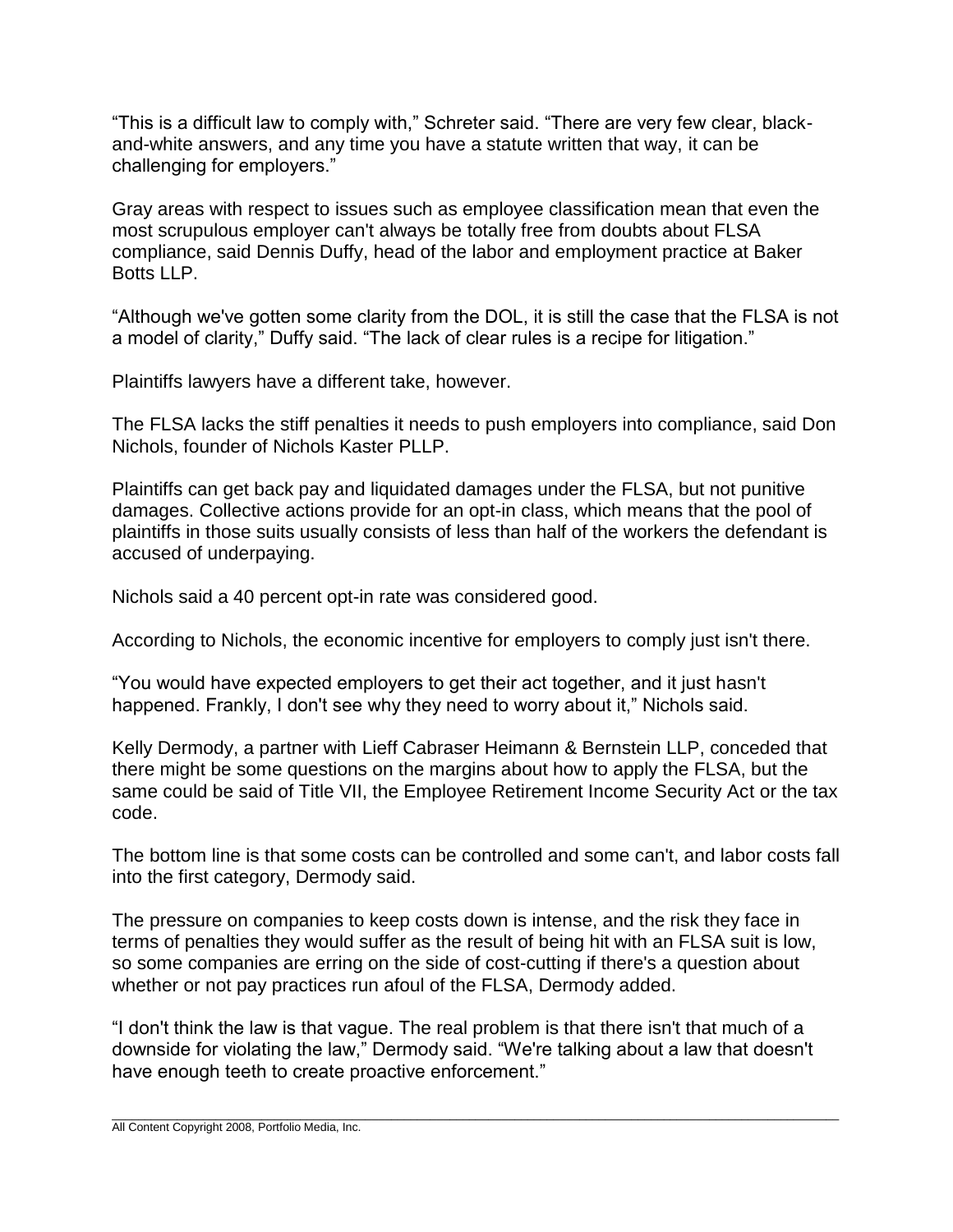Another factor that could explain the continuing surge in FLSA suits is the fact that it's easier to gain conditional certification in a collective action than it is to win class certification in a Rule 23 class action.

That's significant because many collective actions end up getting settled at that phase in the case, noted Michael Jones, a partner with Reed Smith LLP.

The burden on the plaintiffs to win conditional certification, which allows the plaintiff to send out notices to prospective class members alerting them to the suit, is light. The second stage in the certification process would occur later in the case, and involves more rigorous scrutiny. The court can decertify the group at the second stage.

While a decision to certify a class in a Rule 23 class action could potentially be appealed, a ruling granting preliminary class certification can't be, because it's not final.

"If there were one single change I would make to the FLSA, it would be to provide for appellate-level review of conditional certification decisions," said Schreter, though she added she didn't expect that to happen any time soon.

Shifting strategies on the part of the plaintiffs bar could also help keep the number of new FLSA filings up. Plaintiffs could start looking at industrial sectors that haven't been hit hard by the wage-and-hour suit boom yet, and taking aim at smaller companies with more narrowly focused lawsuits.

"A lot of the low-hanging fruit has already been picked. You may have smaller potential claims, and you may see some different industries being targeted," said Jones, adding that the hospitality and health care industries may have some pay practices subject to challenge.

Wage-and-hour suit filings have also begun to spread throughout the country, away from hot spots such as California, said Brian Greig, chairman of Fulbright & Jaworski's labor and employment department.

Greig compared the suits to a wave that begins on the West Coast and breaks toward the Atlantic.

In addition, the economy plays a role. The economic downturn doesn't explain the proliferation of FLSA litigation, but it is an aggravating factor, ratcheting up the pressure on employers to keep costs down and leading to work force reductions that could create prospective plaintiffs.

The downturn and the attendant increase in layoffs means ex-employees have less to lose by filing suit and creates a fertile climate for litigation, Greig said.